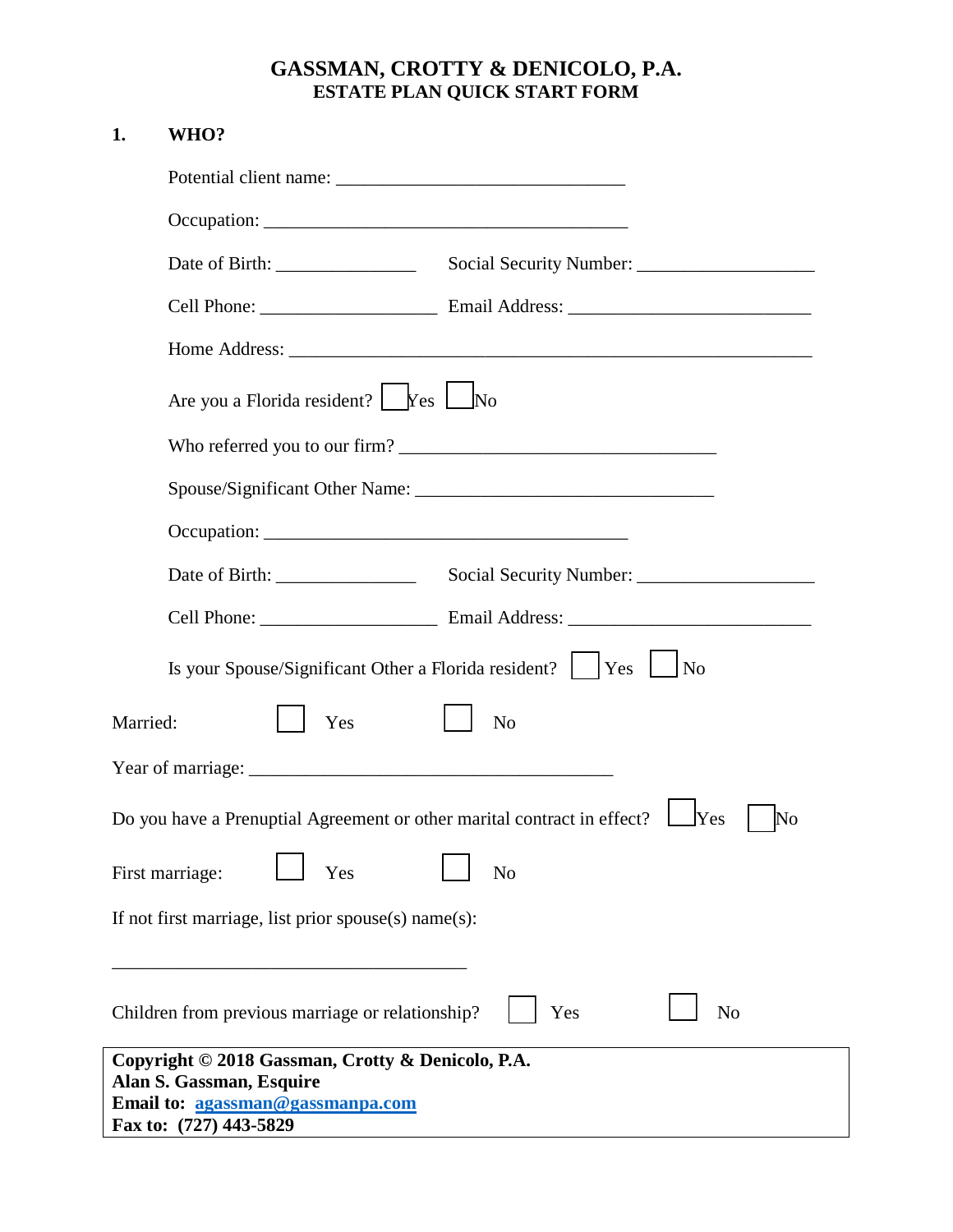Name(s) of children from **previous marriage or relationship** (please note if child is adopted by writing an "A" after their name):

|                                                                   | Special needs?       | Date of Birth: |
|-------------------------------------------------------------------|----------------------|----------------|
|                                                                   | $\gamma$ es          |                |
|                                                                   | Yes                  |                |
|                                                                   | Yes                  |                |
|                                                                   | Yes                  |                |
|                                                                   | Yes                  |                |
|                                                                   | Yes                  |                |
| Child's Name(s) (please note if<br>child is adopted by writing an | Special needs?       | Date of Birth: |
| "A" after their name)                                             | Yes                  |                |
|                                                                   | $ {\rm Yes} $        |                |
|                                                                   | Yes                  |                |
|                                                                   | Yes                  |                |
|                                                                   | $\rm {Yes}$          |                |
|                                                                   | Yes                  |                |
| Other people to consider in estate plan:                          | Yes                  | No             |
| Name:                                                             | Relationship to you: |                |
|                                                                   |                      |                |
|                                                                   |                      |                |
|                                                                   |                      |                |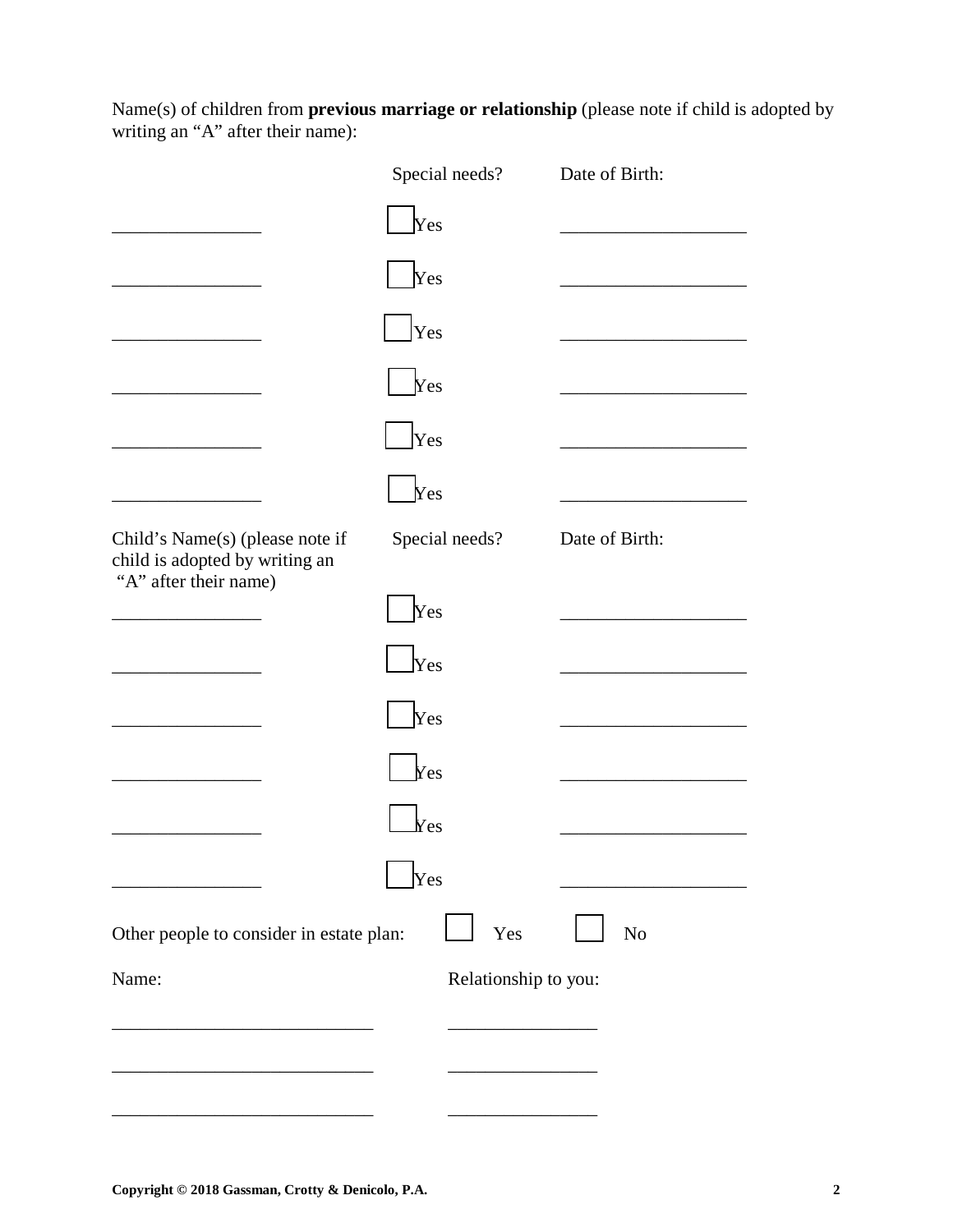| Charities or other groups to consider in estate plan:                                         |                                      |                                  |                 | Yes                              | N <sub>o</sub>                         |                               |
|-----------------------------------------------------------------------------------------------|--------------------------------------|----------------------------------|-----------------|----------------------------------|----------------------------------------|-------------------------------|
|                                                                                               |                                      |                                  |                 |                                  |                                        |                               |
| WHAT?<br>2.                                                                                   |                                      |                                  |                 |                                  |                                        |                               |
| Attach balance sheet(s) for self and all entities.                                            |                                      |                                  |                 |                                  |                                        |                               |
| Do you have any IRA accounts?<br>Please provide printouts, if available.                      |                                      |                                  | Yes             | N <sub>o</sub>                   |                                        |                               |
| <b>Acct.</b> Owner<br>(Name)                                                                  | <b>Current</b><br><b>Beneficiary</b> |                                  |                 | Contingent<br><b>Beneficiary</b> | Carrier/Acct.#                         | Approx. Acct.<br><b>Value</b> |
|                                                                                               |                                      |                                  |                 |                                  |                                        |                               |
|                                                                                               |                                      |                                  |                 |                                  |                                        |                               |
| Do you have any pension(s) or retirement accounts?<br>Please provide printouts, if available. |                                      |                                  |                 | Yes                              | N <sub>o</sub>                         |                               |
| <b>Acct.</b> Owner<br>(Name)                                                                  | <b>Current</b><br><b>Beneficiary</b> |                                  |                 | Contingent<br><b>Beneficiary</b> | Carrier/Acct.#                         | Approx. Acct.<br><b>Value</b> |
|                                                                                               |                                      |                                  |                 |                                  |                                        |                               |
|                                                                                               |                                      |                                  |                 |                                  |                                        |                               |
|                                                                                               |                                      |                                  |                 |                                  |                                        |                               |
| Do you have any life insurance?<br>Please provide printouts, if available.                    |                                      | Yes                              |                 | N <sub>o</sub>                   |                                        |                               |
| <b>Acct.</b> Owner<br>(Name)                                                                  | <b>Current</b><br><b>Beneficiary</b> | Contingent<br><b>Beneficiary</b> | Carrier/Acct. # |                                  | <b>Approx.</b> Death<br><b>Benefit</b> | Approx. Cash<br><b>Value</b>  |
|                                                                                               |                                      |                                  |                 |                                  |                                        |                               |
|                                                                                               |                                      |                                  |                 |                                  |                                        |                               |
|                                                                                               |                                      |                                  |                 |                                  |                                        |                               |
|                                                                                               |                                      |                                  |                 |                                  |                                        |                               |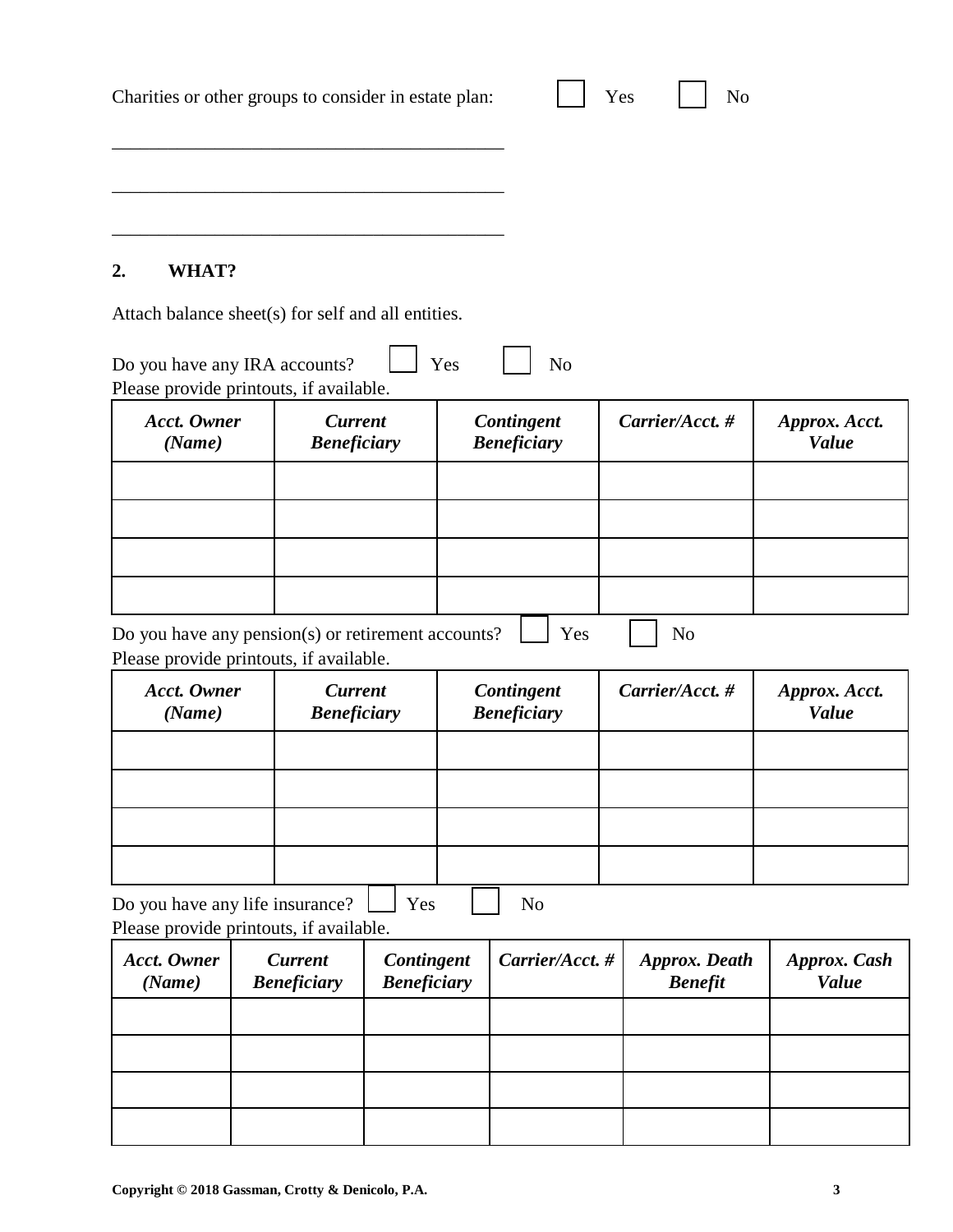| Do you own any real estate? |  |  |  | N <sub>0</sub> |
|-----------------------------|--|--|--|----------------|
|-----------------------------|--|--|--|----------------|

| Owner's Name | <b>Property Address</b> | Value of Property | List Mortgage(s)<br>and Amount(s) |
|--------------|-------------------------|-------------------|-----------------------------------|
|              |                         |                   |                                   |
|              |                         |                   |                                   |
|              |                         |                   |                                   |
|              |                         |                   |                                   |
|              |                         |                   |                                   |

| List your other significant financial<br>assets | How titled? | Approximate value |
|-------------------------------------------------|-------------|-------------------|
|                                                 |             |                   |
|                                                 |             |                   |
|                                                 |             |                   |
|                                                 |             |                   |
|                                                 |             |                   |
|                                                 |             |                   |

Important personal items to address in estate plan:

| Item: |        |        | Sell Gift Donate Comment |  |
|-------|--------|--------|--------------------------|--|
|       | $\Box$ | $\Box$ | □                        |  |
|       | П      | $\Box$ | $\Box$                   |  |
|       | П      | $\Box$ | $\Box$                   |  |
|       | $\Box$ | $\Box$ | $\Box$                   |  |
|       | П      | П      |                          |  |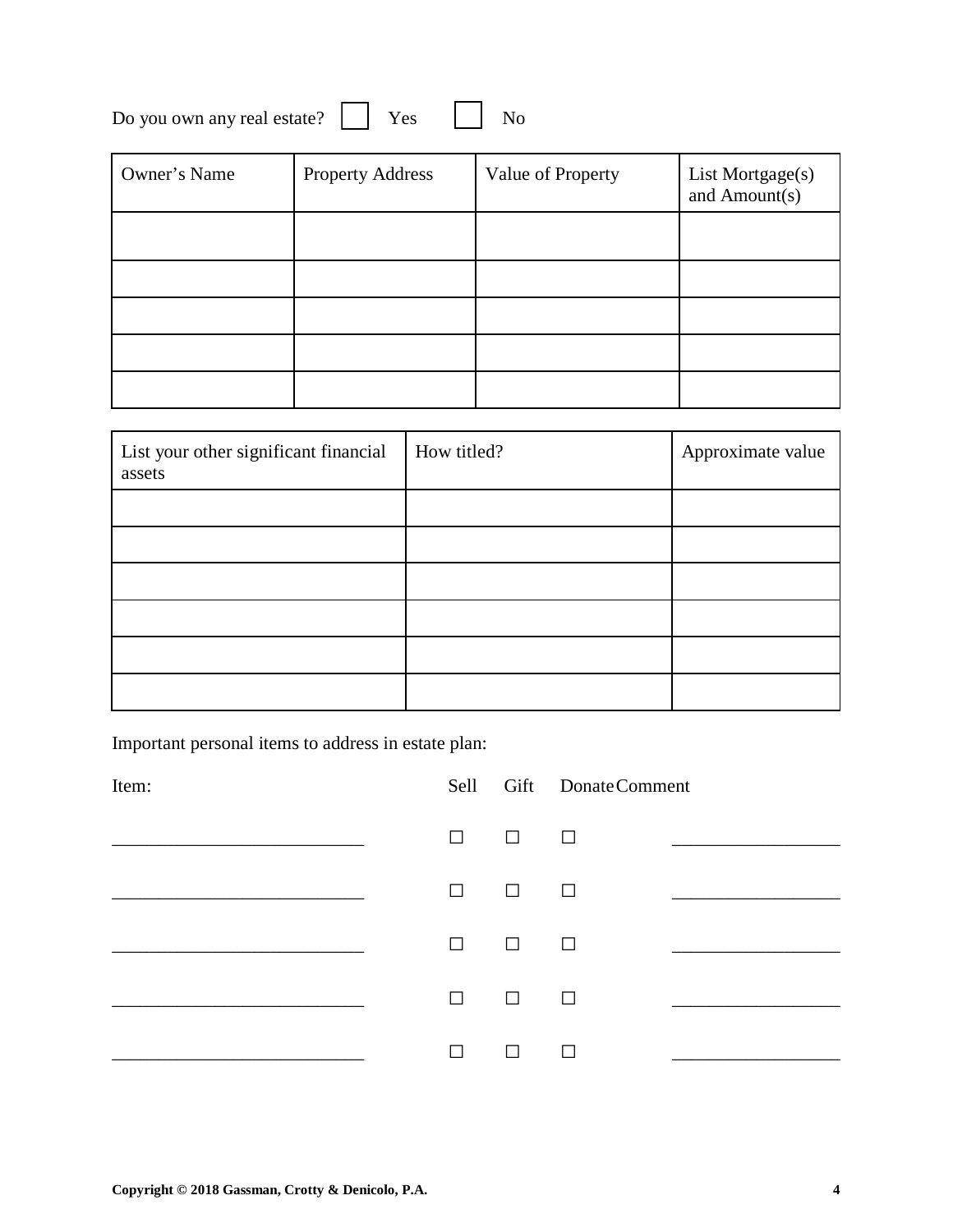## **3. HOW?**

**Please complete the charts below with respect to your preferred Power of Attorney Agents Personal Representatives, and Trustees and other important questions to consider.**

| Who are the<br>documents<br>for?                | 1 <sup>st</sup> Choice - Who is your first<br>choice to serve in this capacity?<br>Please fill in name below. | 2 <sup>nd</sup> Choice - Who is your first<br>choice to serve in this capacity?<br>Please fill in name below. | Can the 1st and 2 <sup>nd</sup><br><b>Choice individuals</b><br>named serve alone<br>or must they serve<br>together (jointly)? |  |  |  |
|-------------------------------------------------|---------------------------------------------------------------------------------------------------------------|---------------------------------------------------------------------------------------------------------------|--------------------------------------------------------------------------------------------------------------------------------|--|--|--|
|                                                 |                                                                                                               | <b>HEALTH CARE POWER OF ATTORNEY</b>                                                                          |                                                                                                                                |  |  |  |
| <b>FOR YOU</b>                                  |                                                                                                               |                                                                                                               | $\Box$ Alone $\Box$ Joint                                                                                                      |  |  |  |
| FOR YOUR<br>SPOUSE/<br><b>SIG. OTHER</b>        |                                                                                                               |                                                                                                               | $\Box$ Alone $\Box$ Joint                                                                                                      |  |  |  |
|                                                 |                                                                                                               | <b>DURABLE POWER OF ATTORNEY</b>                                                                              |                                                                                                                                |  |  |  |
| <b>FOR YOU</b>                                  |                                                                                                               |                                                                                                               | $\Box$ Alone $\Box$ Joint                                                                                                      |  |  |  |
| <b>FOR YOUR</b><br>SPOUSE/<br><b>SIG. OTHER</b> |                                                                                                               |                                                                                                               | $\Box$ Alone $\Box$ Joint                                                                                                      |  |  |  |
|                                                 | PERSONAL REPRESENTATIVE                                                                                       |                                                                                                               |                                                                                                                                |  |  |  |
| <b>FOR YOU</b>                                  |                                                                                                               |                                                                                                               | $\Box$ Alone $\Box$ Joint                                                                                                      |  |  |  |
| FOR YOUR<br>SPOUSE/<br><b>SIG. OTHER</b>        |                                                                                                               |                                                                                                               | $\Box$ Alone $\Box$ Joint                                                                                                      |  |  |  |
|                                                 |                                                                                                               | ALTERNATE TRUSTEES IN THE EVENT OF YOUR INCAPACITY                                                            |                                                                                                                                |  |  |  |
| <b>FOR YOU</b>                                  |                                                                                                               |                                                                                                               | $\Box$ Alone $\Box$ Joint                                                                                                      |  |  |  |
| <b>FOR YOUR</b><br>SPOUSE/<br><b>SIG. OTHER</b> |                                                                                                               |                                                                                                               | $\Box$ Alone $\Box$ Joint                                                                                                      |  |  |  |
|                                                 |                                                                                                               | ALTERNATE TRUSTEES IN THE EVENT OF YOUR DEATH                                                                 |                                                                                                                                |  |  |  |
| FOR YOU                                         |                                                                                                               |                                                                                                               | $\Box$ Alone $\Box$ Joint                                                                                                      |  |  |  |
| FOR YOUR<br>SPOUSE/<br><b>SIG. OTHER</b>        |                                                                                                               |                                                                                                               | $\Box$ Alone $\Box$ Joint                                                                                                      |  |  |  |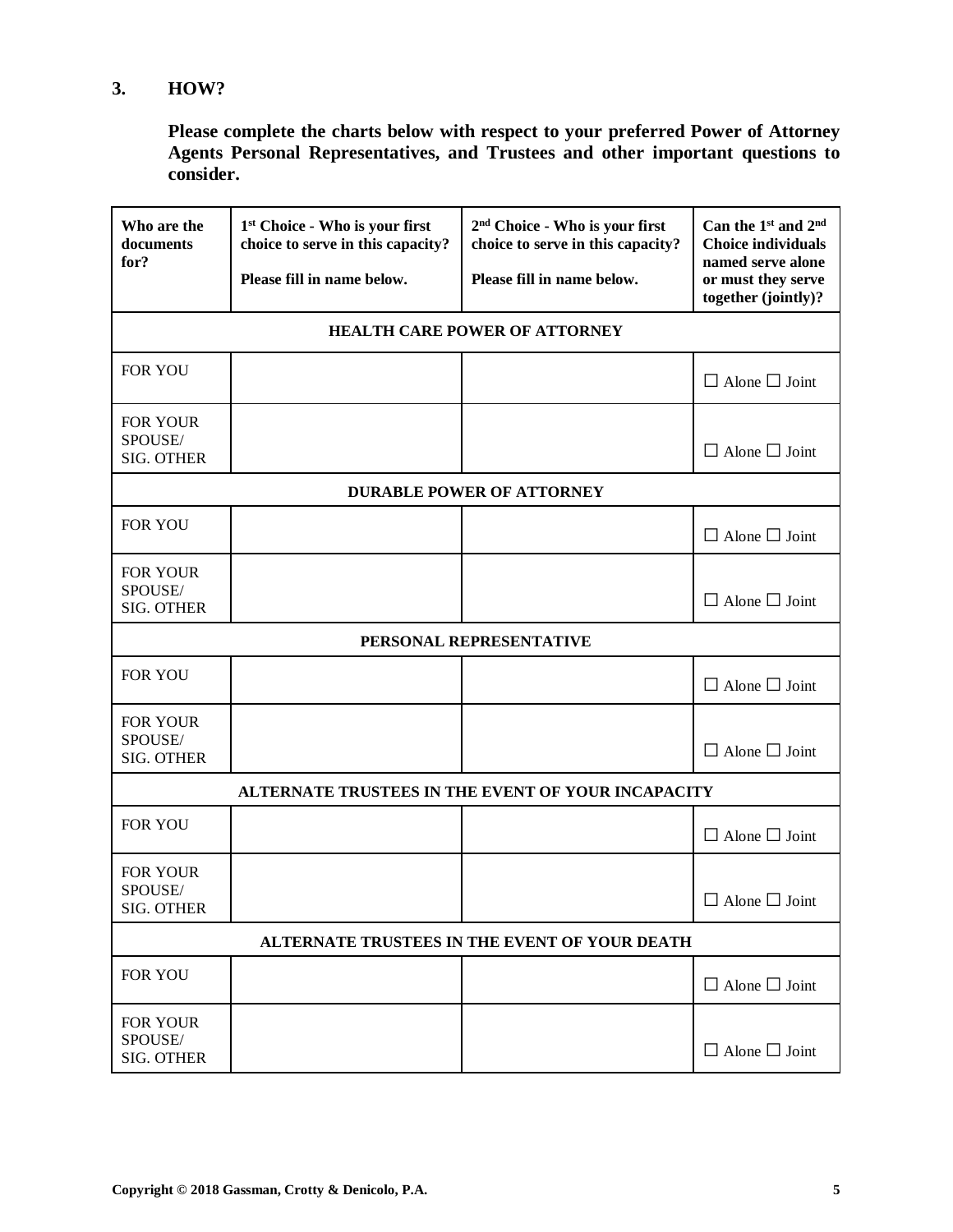|                                         | ,我们也不会有什么。""我们的人,我们也不会有什么?""我们的人,我们也不会有什么?""我们的人,我们也不会有什么?""我们的人,我们也不会有什么?""我们的人                                       |
|-----------------------------------------|------------------------------------------------------------------------------------------------------------------------|
| <b>ADVISORS?</b>                        |                                                                                                                        |
| CPA/Accountant's name:                  | <u> 1980 - Johann Barn, mars ann an t-Amhain ann an t-Amhain an t-Amhain an t-Amhain an t-Amhain an t-Amhain an t-</u> |
|                                         |                                                                                                                        |
|                                         |                                                                                                                        |
|                                         |                                                                                                                        |
|                                         |                                                                                                                        |
|                                         |                                                                                                                        |
| Pension Plan Advisor's name:            | <u> 1989 - Johann Barbara, martin amerikan basal dan berasal dalam basal dalam basal dalam basal dalam basal dala</u>  |
|                                         |                                                                                                                        |
| May we speak to your advisors directly? | Yes<br>N <sub>o</sub>                                                                                                  |

| <b>QUESTIONS TO CONSIDER:</b>                                                                                                                                                       | <b>YES</b> |  |
|-------------------------------------------------------------------------------------------------------------------------------------------------------------------------------------|------------|--|
| a.) Do you know how much cash would be needed to settle your estates<br>and trusts and pay estate taxes?                                                                            |            |  |
| b.) Will banks or other lenders call loans in the event of your death?                                                                                                              |            |  |
| c.) Are you confident that there is enough life insurance or other assets<br>cordoned off for the exclusive use of your beneficiaries in a way that<br>creditors cannot reach them? |            |  |
| d.) Do you know how much cash your beneficiaries need each month for<br>the first 24 months after your death?                                                                       |            |  |
| e.) Will there be adequate cash and cash flow?                                                                                                                                      |            |  |
| f.) Have you factored in income taxes and other expenses that may occur<br>upon death?                                                                                              |            |  |